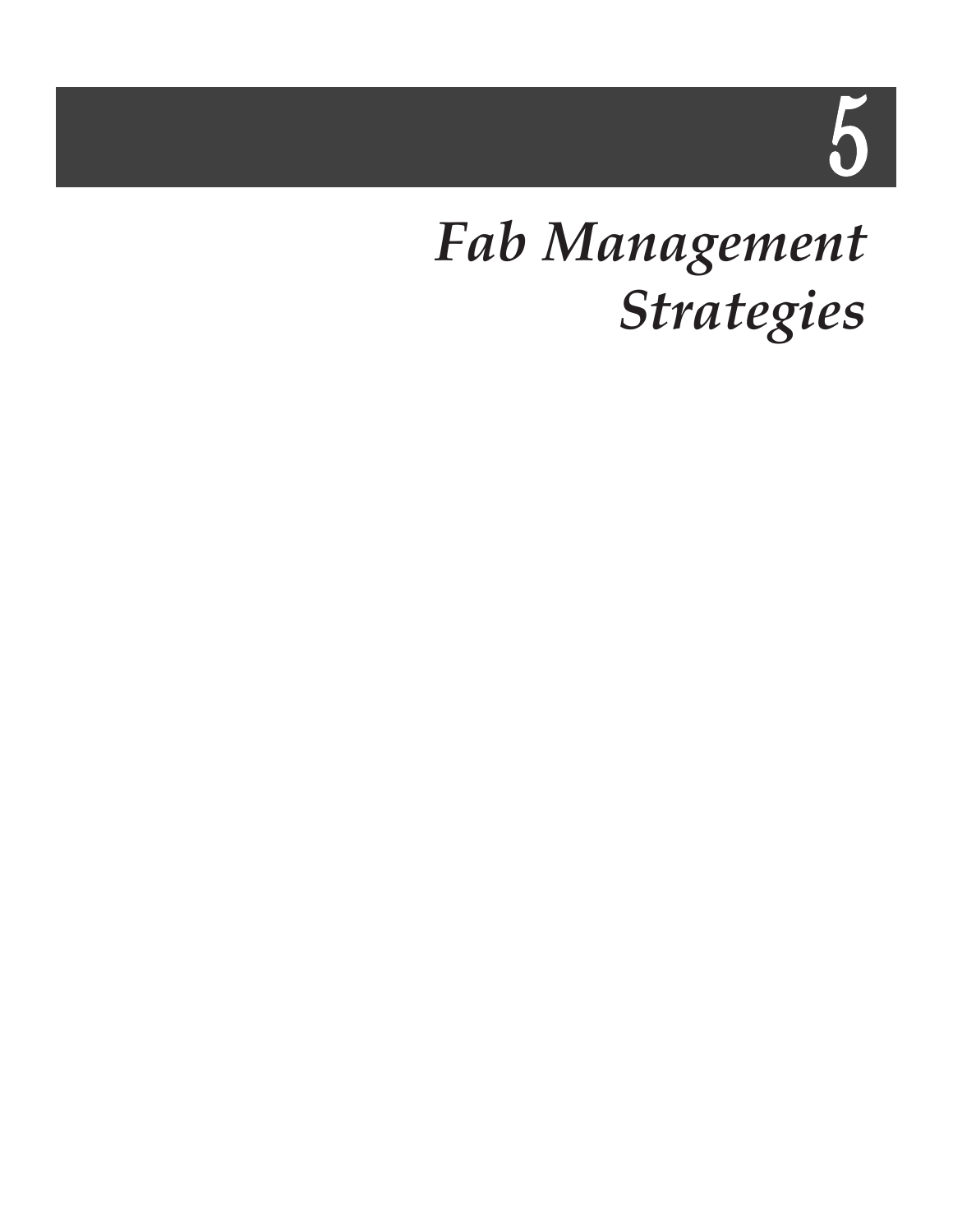# **5 Fab Management Strategies**

Through the use of a variety of management strategies, the semiconductor facility is made more productive and more cost-effective, without requiring the purchase of new equipment. These strategies are the tools companies use to continuously improve the organization's responsiveness to customer needs, improve problem-solving capability and reduce manufacturing costs. Implementing company-wide management changes is especially challenging to many of the largest IC manufacturers, which have operated in very traditional manners in the past. Figure 5-1 summarizes different management strategies including total quality management (TQM), total productive maintenance (TPM), cycle time management (CTM), activity-based costing (ABC). and total employee involvement (TEI), along with some of the tools used to implement these strategies. Most semiconductor manufacturers have active total quality management programs that incorporate the tenets of some or all of these strategies.

There are numerous success stories about companies that are using key management strategies to achieve manufacturing excellence. As with any new management philosophy, the benefits lie not in the method used, but in the successful implementation of the program. Here we review the successful use of self-directed work teams (SDWTs), the theory of constraints and other strategies by

companies including Intel, Siemens and IBM. Benefits attained by these companies include (but are not limited to) higher efficiency, manufacturing cost reduction, improved yields, and improved employee morale. Important elements of each strategy include:

- Complete commitment to the program by senior management professionals,
- Education and training programs used to improve employee's skills and performance,
- A focus on critical success factors (i.e., cycle time, product quality, cost, etc.) with the ultimate goal of improved customer satisfaction,
- Setting of reasonable goals, methods for measuring performance, and feedback methods,
- Frequent meetings to determine/update performance goals,
- Continuous, unbiased feedback of team progress, and
- Rewards (i.e., bonuses, leave time, paid meals, etc.) for meeting or exceeding program goals.

#### **The Self-Directed Work Team Approach**

The self-directed work team (SDWT) strategy essentially converts a management-directed work force to a self-directed work force. The SDWTs each has a coach (formerly a manager)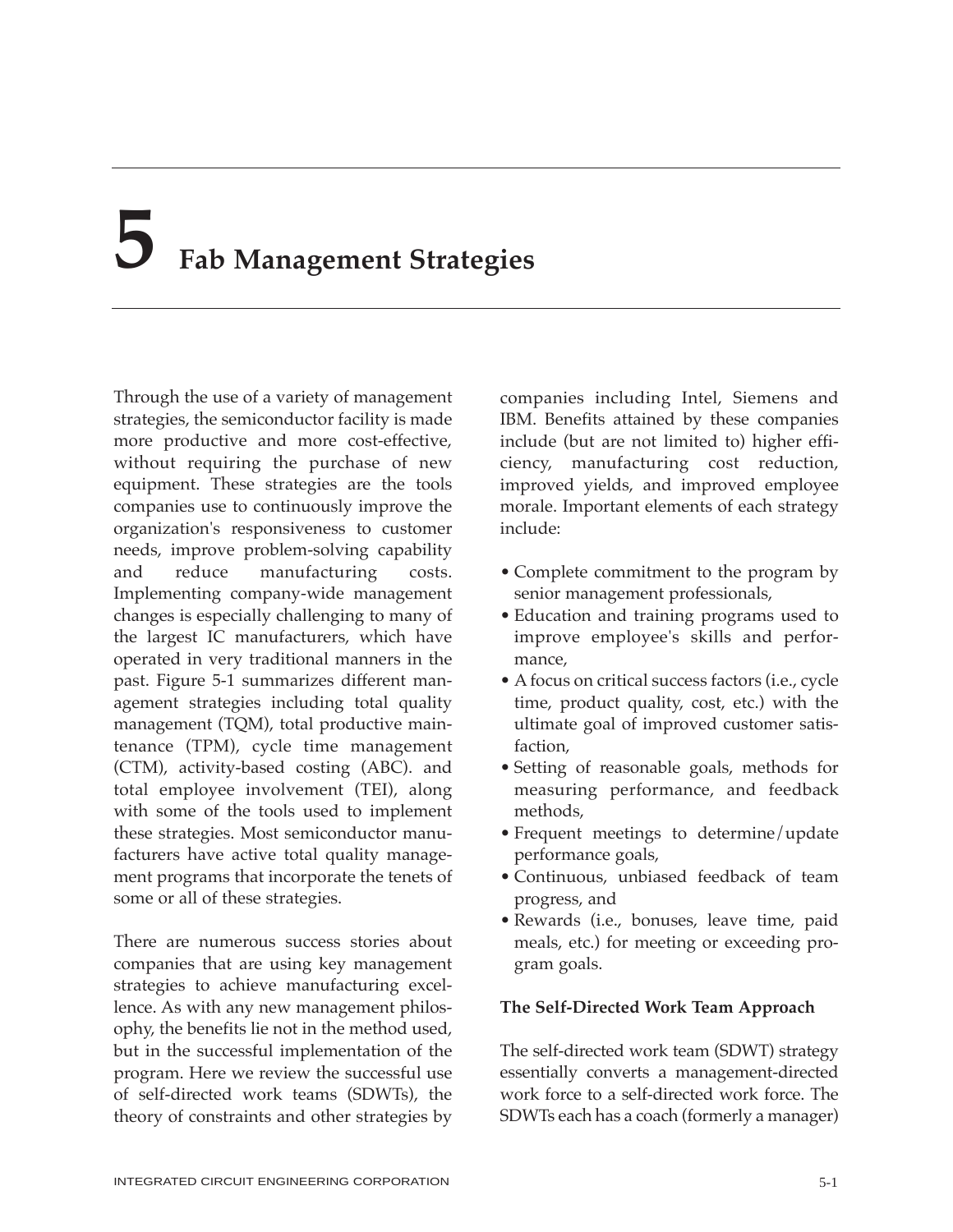and team members who are working toward a series of common goals. The SDWT approach shifts commitment, ownership, and responsibility from management to employees. Important elements in the successful execution of SDWTs are: management commitment to the new business structure; education; a focus on critical, measurable success factors (i.e., cycle time, product quality, cost, meeting production commitments); and a formalized program to reward team progress. Tools used to implement SDWTs include surveys, cross-training, team-developed guidelines and procedures, and teamdeveloped awards. The teams ultimately:

- Have no direct supervision,
- Set their own missions, goals, and objectives in harmony with the organization's goals and objectives,
- Share and rotate various management and leadership functions,
- Plan and schedule their own work to meet delivery and cycle-time targets,
- Define and measure critical performance indices,
- Coordinate work with other teams,
- Order materials, keep inventories, etc.,
- Maintain and continuously improve overall equipment effectiveness and workplace environment,
- Prepare and monitor their own budgets,
- Cross-train members,
- Interview and hire team members, and
- Conduct peer performance evaluations.

As one might imagine, restructuring an organization with a top-down management structure into a self-directed team structure requires fairly dramatic changes in attitude throughout the organization. Many companies will use SDWTs to facilitate the various management philosophies of total quality management, cycle time management, etc., to achieve improvements in yield, lowering of product cost, reduction in cycle times, etc. Companies will often develop a SDWT pilot line to test the program, followed by proliferation into sections of the fab (i.e., photo cell or metalization cell), and finally throughout the entire factory.

| Level of<br>Complexity | <b>Total Quality</b><br><b>Management</b><br>(TQM)                                 | <b>Total Productive</b><br><b>Maintenance</b><br>(TPM)                           | <b>Cycle Time</b><br><b>Management</b><br>(CTM)   | <b>Activity Based</b><br>Costing<br>(ABC)                                       | <b>Total Employee</b><br>Involvement<br>(TEI)                                |
|------------------------|------------------------------------------------------------------------------------|----------------------------------------------------------------------------------|---------------------------------------------------|---------------------------------------------------------------------------------|------------------------------------------------------------------------------|
| Low                    | • Problem solving<br>process<br>• Seven quality<br>tools                           | • OEE improvement<br>process<br>• 5S industrial<br>housekeeping                  | • AdeltaT<br>• Quick change<br>over               | • Activity based<br>accounting<br>• Cost benefit<br>analysis                    | • Empowerment<br>workshop<br>• Team building<br>• Valuing diversity          |
| <b>Medium</b>          | • Statistical process<br>control<br>• New seven quality<br>tools<br>• Benchmarking | • Failure modes and<br>effects analysis<br>• Phenomena-<br>mechanism<br>analysis | • The Pull system<br>• Line balance<br>techniques | • Manufacturing<br>cost variance<br>• Cost of quality<br>• Cost of<br>ownership | • Facilitation skills<br>• Interviewing<br>skills<br>• Project<br>management |
| High                   | • Design of<br>experiments<br>• Taguchi<br>methodology                             | • Predictive<br>maintenance<br>• Quality<br>maintenance                          | • IE techniques<br>• Factory<br>simulation        | • Cost of<br>variability<br>• Cost simulation<br>tools                          | • Management skills<br>• Policy deployment                                   |

Source: Xerox/IEEE/SEMI 19877

*Figure 5-1. Management Philosophies and Tools Used to Implement Them*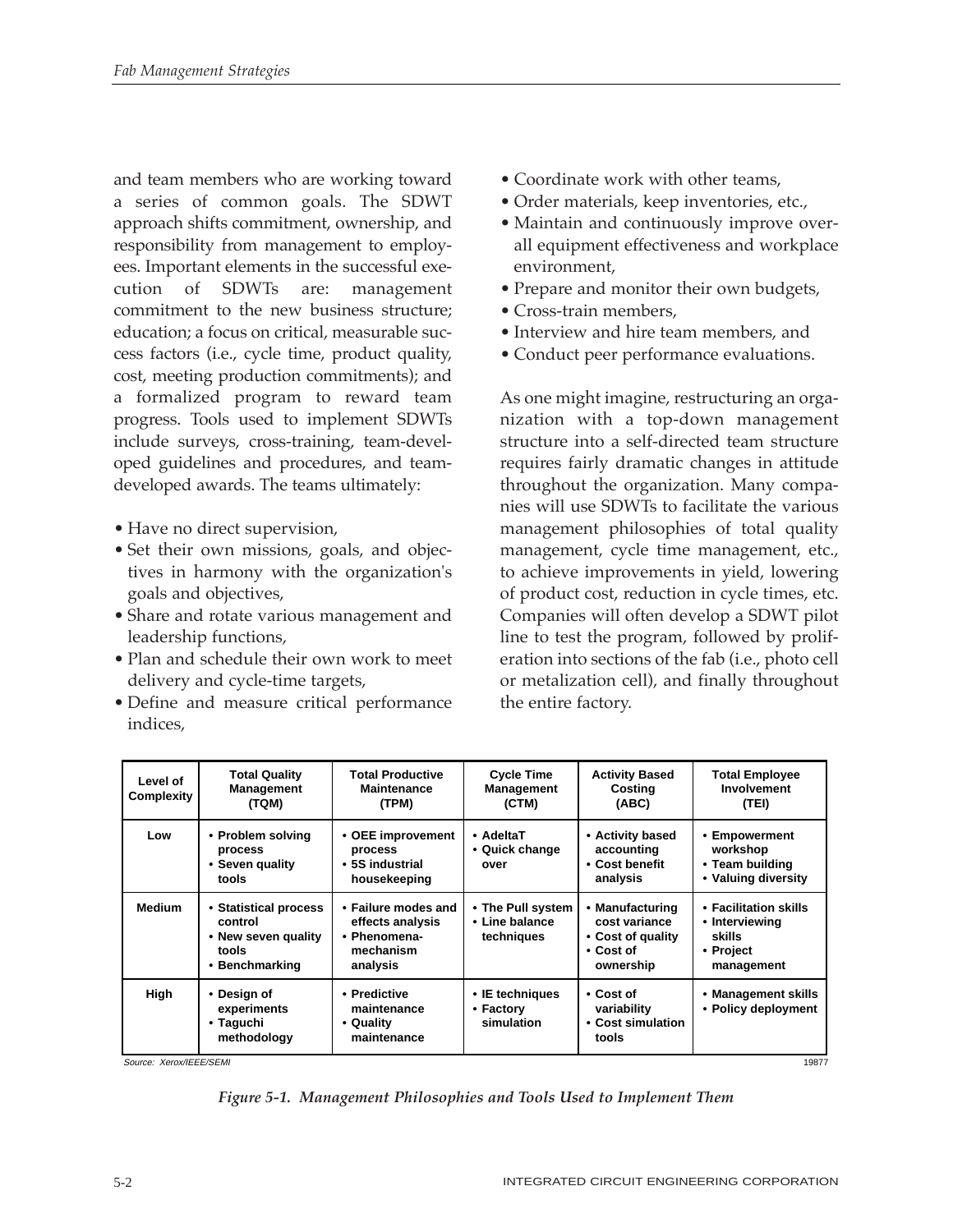Cross-training is typically performed to improve labor productivity, reduce tool downtime and improve operational flexibility. The benefits of cross-training include improvements in the management of WIP (work in process), increased throughput and finally, elevation of factory output. Crosstraining is an inherent part of cooperative team structures, which offers individuals the opportunity to expand their skills outside their immediate area of responsibility, enabling the company to make better use of human resources. Cross-training can play an integral part in achieving a variety of quality goals including reduced scrap and rework, and reduced cost for spare parts.

### **Using Cross-Functional Teams to Accelerate Ramp-up by 4X**

In 1995 and 1996, Siemens and IBM expanded their 200mm Advanced Semiconductor Line in Essonnes-Corbeil, France, ramping up the line capacity of 16M DRAMs by 70 percent between January and July of 1996. Crossfunctional teams of operators, technicians and engineers were used to achieve this rapid ramp-up. The teams successfully synchronized the workforce, wafer flow, tool-set, and process/business components of the rampup. Two weeks after implementing the teams, the line ramp-up slope was increased by a factor of five and reached a peak value of daily going rate (DGR) ramp-up speeds corresponding with increases of 700 wafer starts per week each month<sup>[1]</sup>. The ramp-up of the Corbeil, France expansion is shown in Figure 5-2. Emphasizing the importance of rapid ramp-up, the companies estimated that a 4 week delay in fab ramp-up can cost as much as \$20 million.

Ramp-up of a fab requires the ramping of yields (yield learning), the ramping of capacity (tool installation and qualification), and the

ramping of production throughput (DGR). DGR refers to the number of processed wafers per tool per day. When an existing fab is being expanded, as in this example, ramp-up of the DGR and associated synchronization routines influences overall ramp-up performance the most. While increases in manpower and capacity are relatively easy to manage, work in process (WIP) balancing is more difficult  $[1]$ , especially due to the logistical complexity of semiconductor fabs. The success of a ramp-up is tied to the teams' ability to rapidly realize problems, analyze them, make decisions, execute actions, and repeat these cycles of learning effectively.

In the Siemens/IBM ramp-up, the teams tracked daily fab productivity using opportunity charts, charts used by both production and by management personnel to prevent ambiguities in the areas of data sampling, representation and interpretation of data. An example of an opportunity chart is shown in Figure 5-3. These charts include:

- Number of wafers processed per tool and per day (DGR)
- Total number of wafers produced per day
- Takt rate (long-term average rate of number of wafers that should be produced per day, based on average line capacity including downtime for equipment, problems with operator availability, etc.)
- Recovery takt rate (RTR) (takt rate + 15 percent, i.e., the target when no logistical problems exist for a given operation)
- The maximum possible number of wafers produced according to the daily tool availability (opportunity)
- The maximum possible number of wafers produced according to the WIP situation (potential)
- The difference between DGR and the opportunity or potential (whichever is smaller), so called loss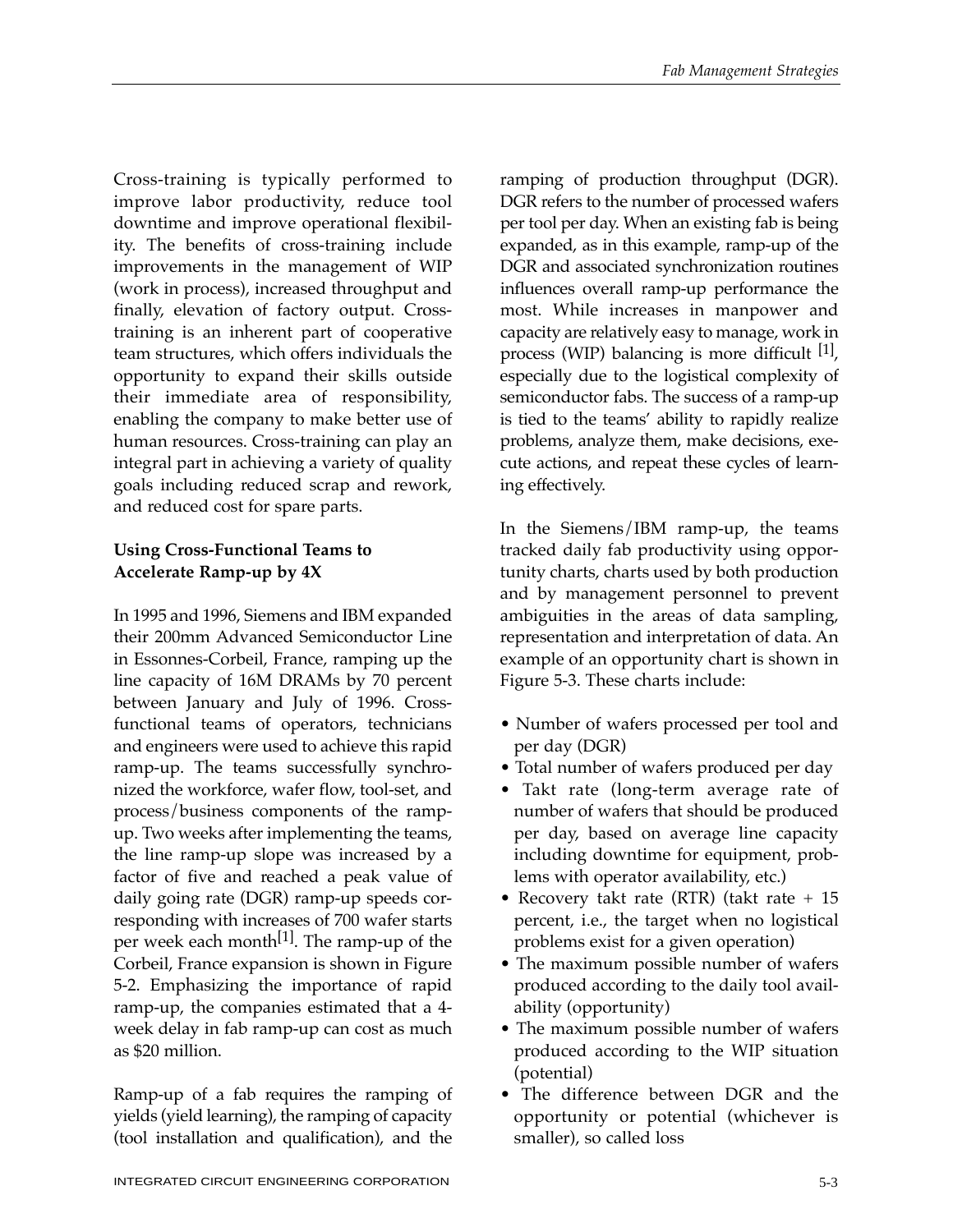

*Figure 5-2. Daily Going Rate (DGR) Ramp Up 1995-1996*



*Figure 5-3. Node Nitride Opportunity Chart*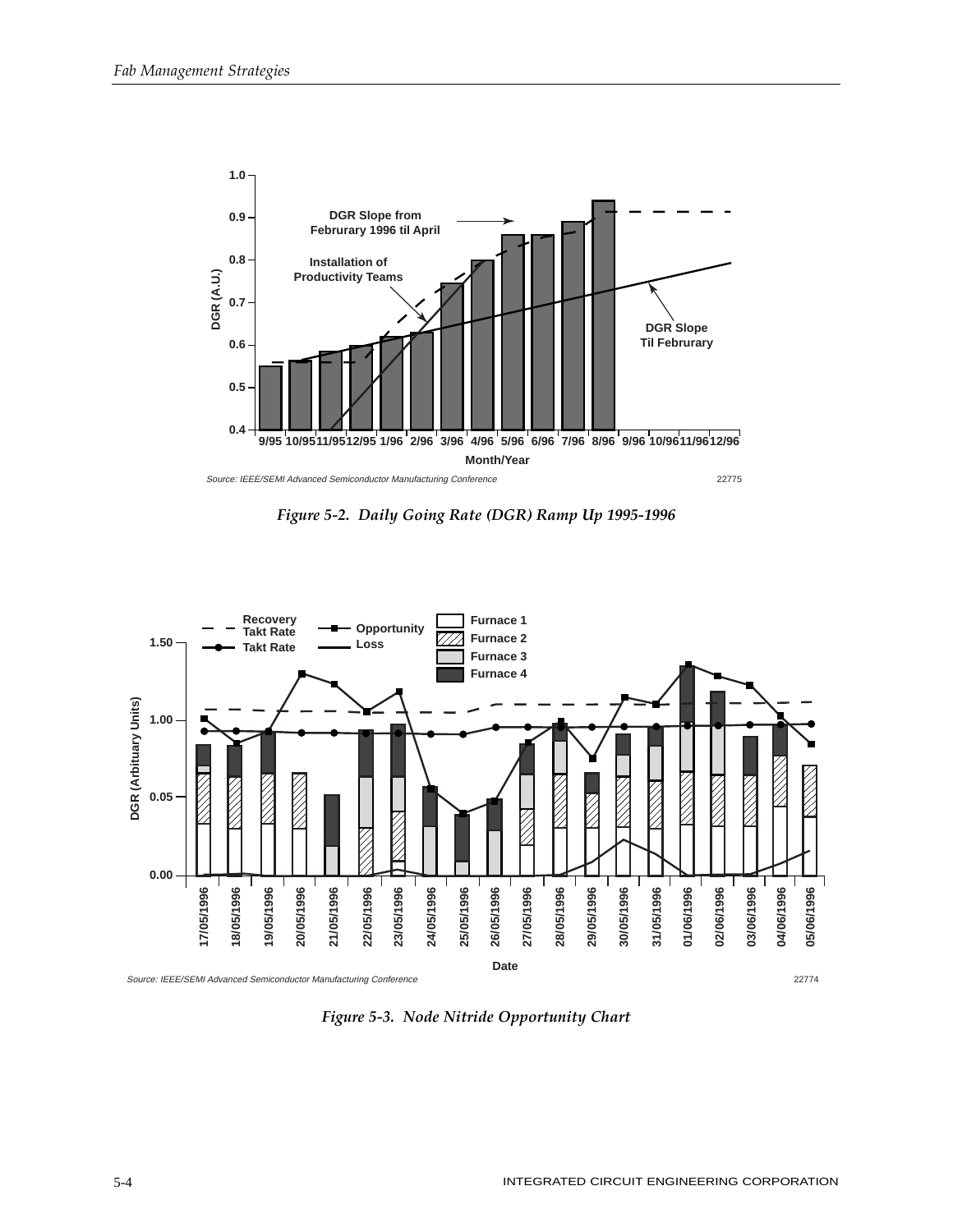The opportunity chart provides an immediate indication as to whether productivity targets are being met. As illustrated in Figure 5-3, the opportunity chart indicates tool problems when the opportunity is smaller than the RTR. A problem with wafer flow is indicated when the potential is smaller than RTR. A loss is caused by manpower problems since less wafers are produced than the tool situation (opportunity) and the WIP situation (potential) allow. Most importantly, opportunity charts allow rapid identification and separation of different types of problems, even if they occur at the same time. In other words, the team can identify whether the problem relates to the workforce, wafer flow, tool-set, process, or business components of the ramp-up.

Beyond daily performance tracking, Siemens and IBM use three tools to localize operational bottlenecks in the production line for long-term problem solving. The first employs Pareto charts showing which range has failed to deliver its minimum output during the last 7 days the most (to identify emerging bottlenecks) and during the last 24 days. The second also uses a Pareto chart, but this one tracks cycle time detractors per operation. The third utilizes operation curve analysis which, using cycle time and tool utilization data, separates and quantifies numerically the influence of different detractors (such as tool breakdown, set-ups, rework, etc.) on cycle time and DGR.

Siemens and IBM were able to increase the slope of DGR by a factor of 5. Through effective utilization of cross-functional teams, the fab reached the targeted DGR (corresponding roughly with installed bottleneck capacity). Enabling factors include the formation of a highly empowered, cross-functional workforce with the tools needed to synchronize workforce, tooling, processing, and problem-solving in a focused manner.

#### **Using Yield Risk Cards to Reduce Line Yield Losses**

At Intel's D2 fab, the company visually highlighted at-risk production lots using special cards to effectively identify and reduce line yield losses<sup>[2]</sup>. With line yields struggling to exceed 88 percent, the company decided to construct Pareto charts to identify the main causes of line yield losses. Causes included recovery from machine errors and interrupts (including preventive maintenance), issues with training, passdown losses (from one process to another), and communication issues. Due to the nature of the problems, a visual solution seemed appropriate.

Using the theory-of-constraints management concept of achieving ambitious targets, Intel addressed:

What to change? What to change to? How to cause the change?

The company's Future Reality Tree (shown in Figure 5-4) shows a simple, visual system that addresses main types of losses as the key elements of the two branches, identifying a need for technician buy-in to address and prevent the losses. To obtain technician buy-in, the ambitious target was stated and each member of the team was asked to raise one obstacle, from which suggestions were solicited for obtaining an intermediate objective for the given obstacle. These steps are repeated until no identifiable obstacles remain. The team is also asked to raise reservations associated with achieving the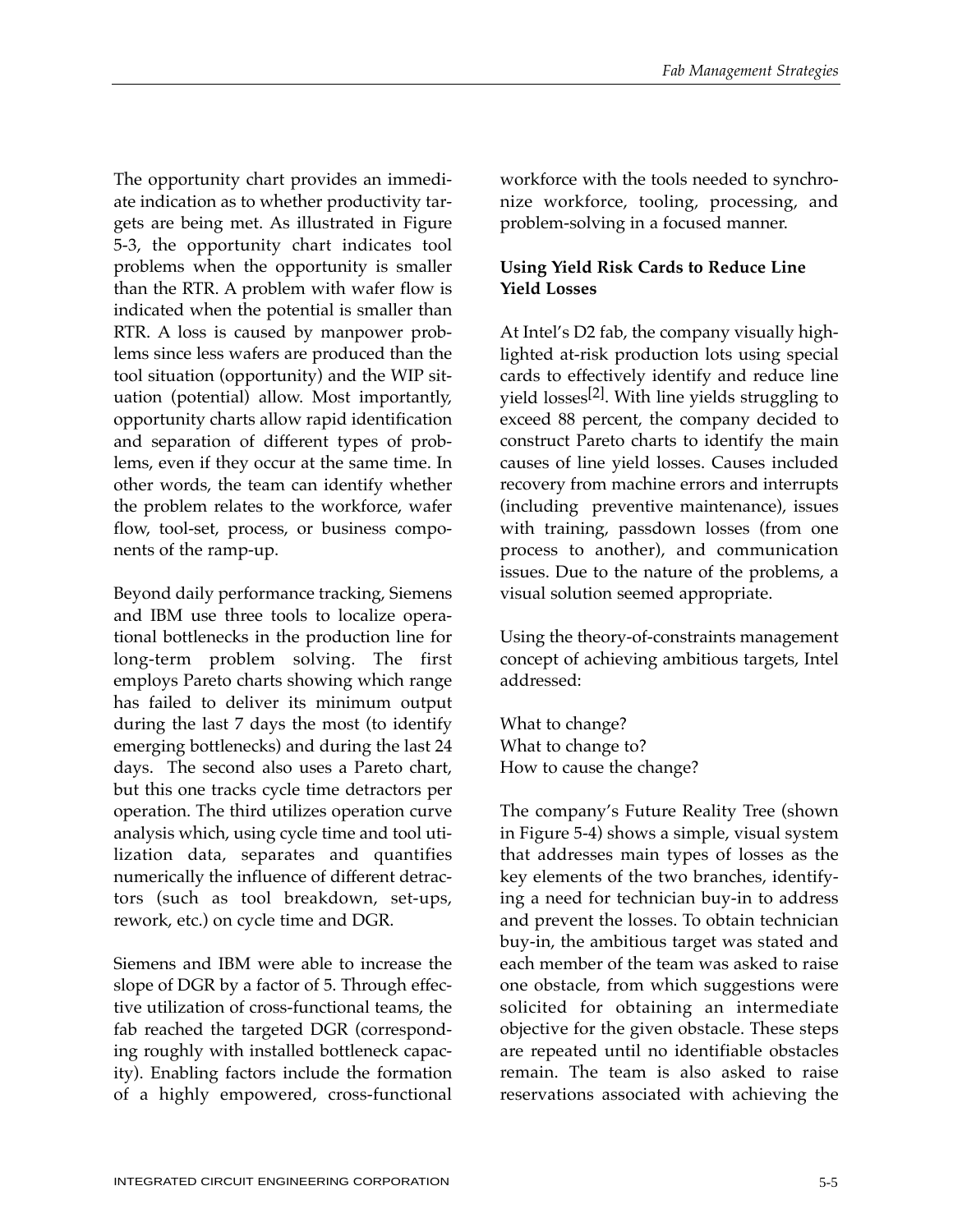intermediate objectives. Importantly, the cards were introduced to the technicians as an optional tool for flagging lots at risk.

Intel implemented this plan on one production shift which, within four weeks, was using the yield risk cards on the entire shift. The cards are badges stating that the lot is at risk and cannot be processed until the technician in charge (with stated identification code or pager number) is contacted. Importantly, proliferation occurred by wordof-mouth from one technician to another. In this case, the cards were adopted across all shifts first by personnel in the lithography cell. Yield improvements are illustrated in Figure 5-5.

The success of the Yield risk card lies in the system's simplicity as well as the unique proliferation method. It represents an effective method for highlighting uncommon conditions that can be used in many different situations. The "obstacle and Intermediate Objective" approach allowed technician buyin and empowerment.



*Figure 5-4. TOC Logic Tree*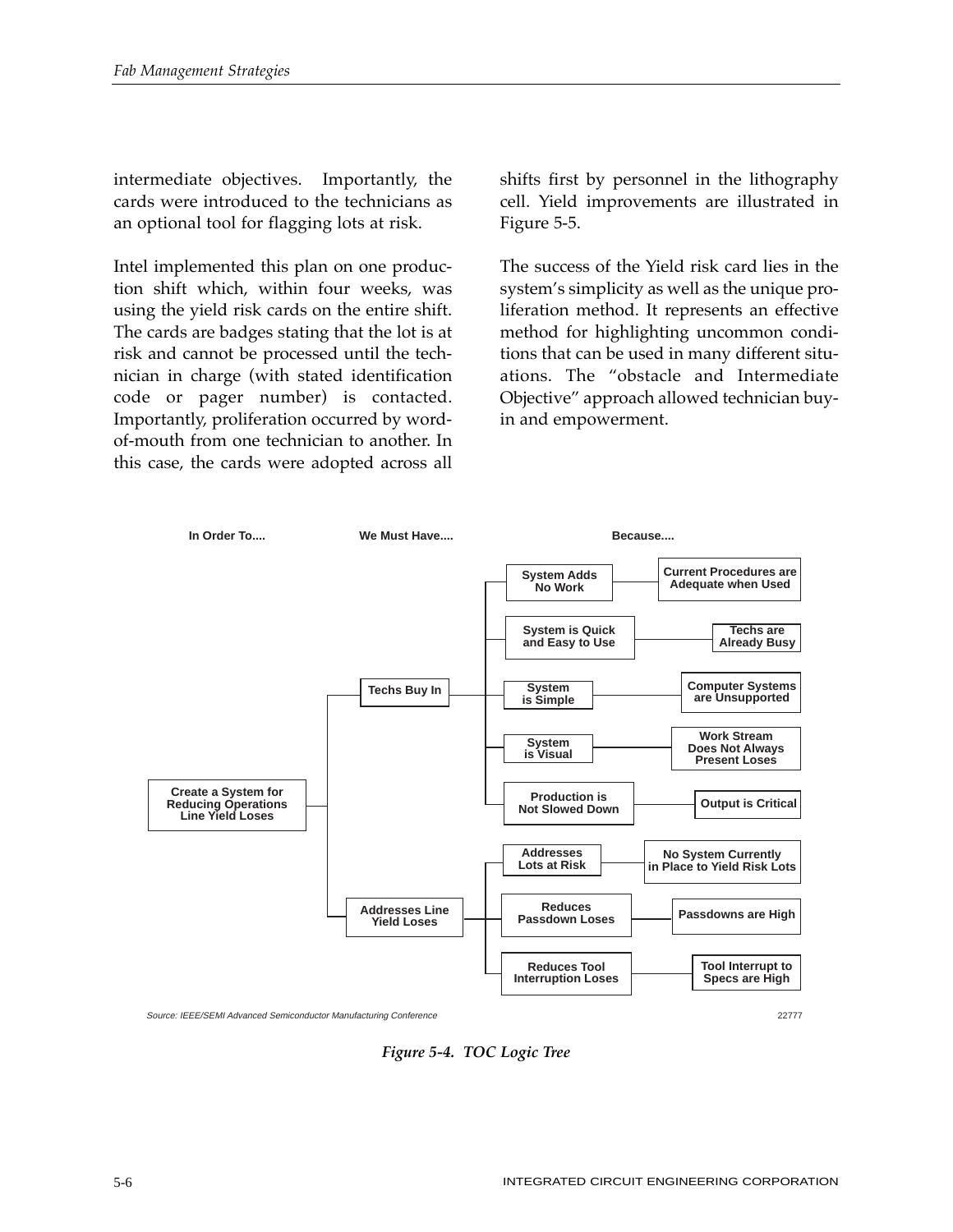

*Figure 5-5. Litho Operator Loss Trends in 1995*

#### **Conclusions**

By removing the barriers between management and manufacturing personnel, operational effectiveness can be dramatically improved. By making priorities — such as throughput, contamination-free manufacturing, process control, reliability, etc. — everyone's responsibility, continuous improvement and sustained profitability in the face of increasingly complex manufacturing requirements, are possible.

#### **Using Supply Chain Assessment to Reduce Cycle Time and Costs**

Customer linking, also known as Supply Chain Assessment, integrates and synchronizes the customer supply process of the vendor's business with the procurement and production planning processes of a key

customer such that cost and non-valueadded time are removed from the extended supply chain and the customer's customers are better served<sup>[3]</sup>. DuPont Photomasks and Motorola used Customer Linking to improve efficiencies by eliminating redundant steps or redesigning steps in the supply chain for masks and reticles. Using a Fab Pull methodology, the companies optimized capacity loading in the supply chain, thereby reducing costs and improving the utilization of working capital.

The chain begins with Motorola's High Performance Embedded Systems Division in Oak Hill, Texas, through DuPont Photomasks' mask facilities in Round Rock, Texas, to Motorola's MOS-8 wafer fab in Austin, Texas. People at all facilities were interviewed to determine the flow of information and data from marketing through